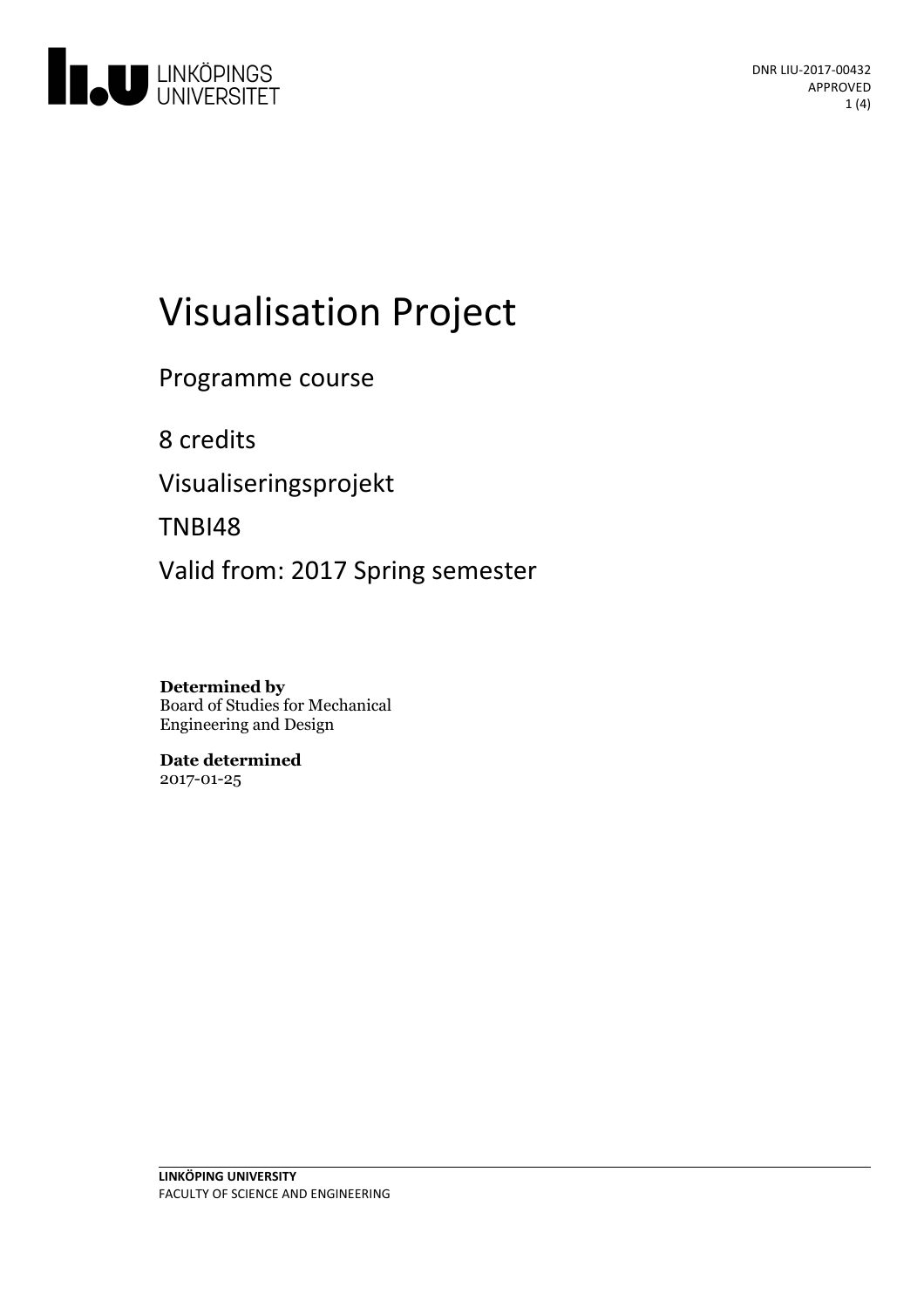### Main field of study

Civil Engineering

Course level

First cycle

#### Advancement level

 $G<sub>2</sub>X$ 

#### Course offered for

Civil Engineering, B Sc in Engineering

#### Entry requirements

Note: Admission requirements for non-programme students usually also include admission requirements for the programme and threshold requirements for progression within the programme, or corresponding.

#### Prerequisites

Buidling Visualisation, Computer graphics

#### Intended learning outcomes

In the course students will apply their knowledge from previous courses into the areas of civil engineering with visualisations, rendered animations and 3D modeling.

#### Course content

Project work; from data aquisition, 3d modeling, visualisation to final presentation.

#### Teaching and working methods

Project work in limited groups. Mandatory short form presentations during the course period is required. The course starts Ht2 och concludes during Vt1.

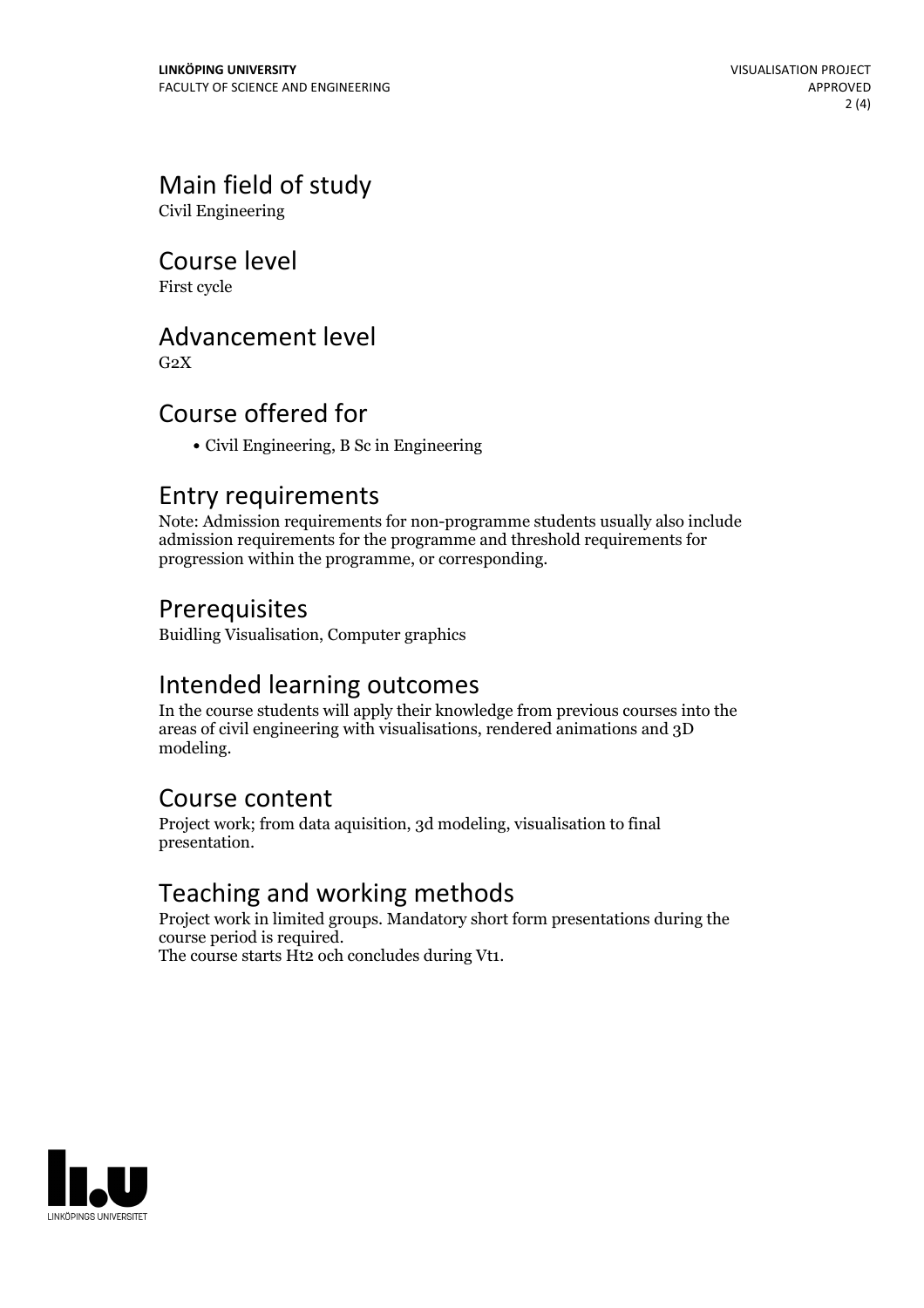#### Examination

| PRA3 Oral and Written Presentation of Project Work | 4 credits U, G |  |
|----------------------------------------------------|----------------|--|
| PRA2 Oral and written presentation of project work | 4 credits U, G |  |

Grades are given as"Fail" or "Pass".

Grades Two-grade scale, U, G

#### Department

Institutionen för teknik och naturvetenskap

## Director of Studies or equivalent

Dag Haugum

#### Examiner

Patric Ljung

#### Course website and other links

<http://www2.itn.liu.se/utbildning/kurs/index.html?coursecode=TNBI48>

#### Education components

Preliminary scheduled hours: 36 h Recommended self-study hours: 177 h

#### Course literature

#### **Additional literature**

**Books**

Brian L. Smith, (2006) *Architectural Visualization* ISBN: 978-1-59059-557-2